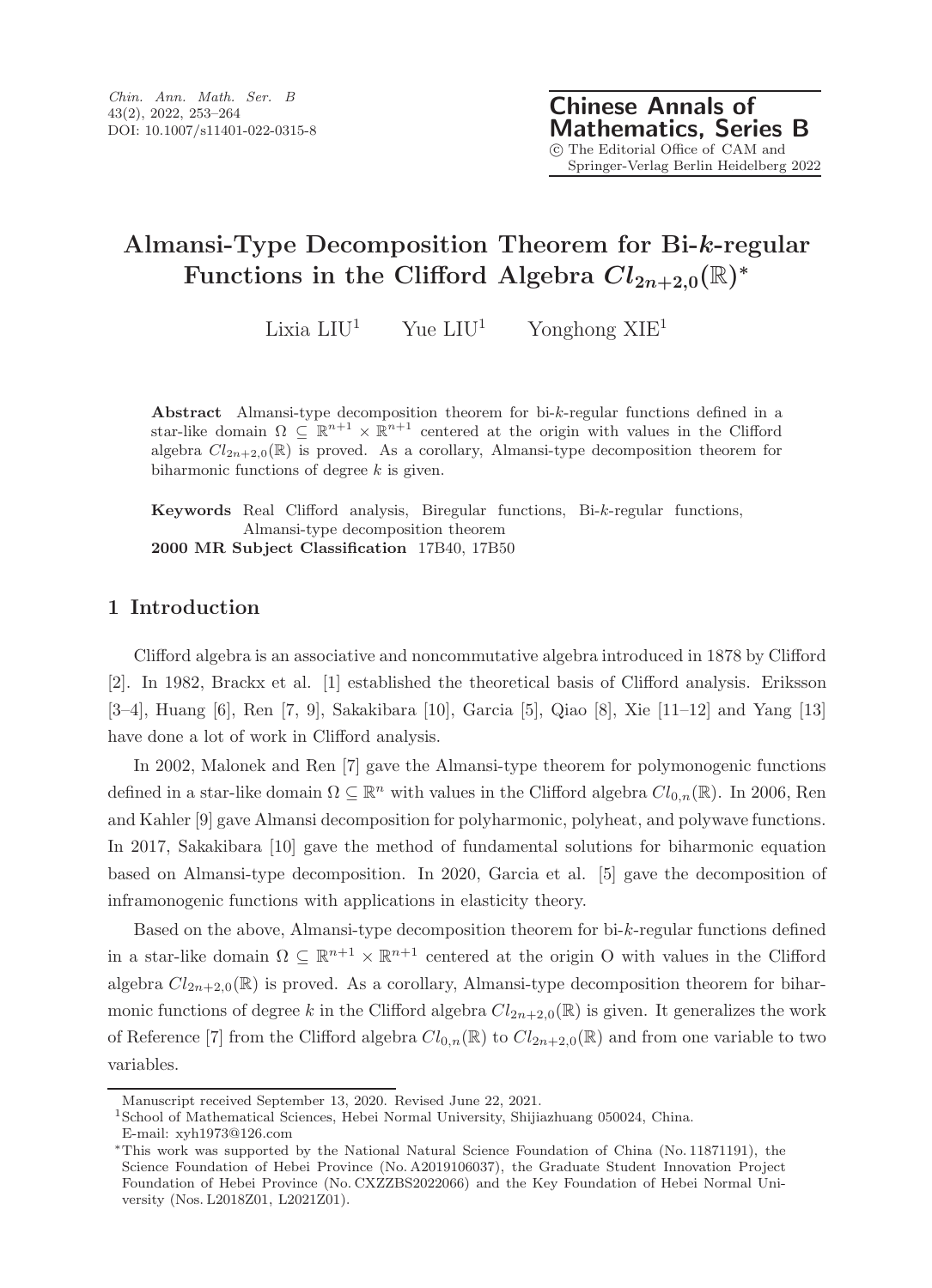### **2 Preliminaries**

Real Clifford algebra  $Cl_{n+1,0}(\mathbb{R})$  is generated by  $\{e_0, e_1, \dots, e_n\}$ , whose identity is  $e_{\emptyset} = 1$ and whose basis  $e_0, e_1, \dots, e_n; e_0e_1, \dots, e_{n-1}e_n; \dots; e_0e_1 \dots e_n$  satisfies  $e_ie_j+e_je_i=2\delta_{ij}, i,j=$  $0, 1, \dots, n$ , where  $\delta_{ij}$  is the Kronecker sign. For any element  $a \in Cl_{n+1,0}(\mathbb{R})$ ,  $a = \sum_{A}$  $\sum_{A} a_A e_A$ , where  $A = {\alpha_1, \alpha_2, \cdots, \alpha_h}$ , the integers  $\alpha_l$   $(l = 1, 2, \cdots, h)$  satisfy  $0 \leq \alpha_1 < \alpha_2 < \cdots < \alpha_h \leq n$ ,  $a_A \in \mathbb{R}, e_A = e_{\alpha_1} e_{\alpha_2} \cdots e_{\alpha_h}$  or  $e_{\emptyset} = 1$ . Define the norm of the element  $a \in Cl_{n+1,0}(\mathbb{R})$  as  $|a| = \left(\sum_{A} |a_A|^2\right)^{\frac{1}{2}}.$ 

Let  $\Omega_0$  be a nonempty connected open set in  $\mathbb{R}^{n+1}$ . Denote the function  $f : \Omega_0 \to Cl_{n+1,0}(\mathbb{R})$ by  $f(x) = \sum_A f_A(x)e_A$ , where  $f_A \in \mathbb{R}$ .  $f : \Omega_0 \to Cl_{n+1,0}(\mathbb{R})$  is continuous on  $\Omega_0$  means each component  $f_A(x)$  is continuous on  $\Omega_0$ . Suppose  $C^r(\Omega_0, Cl_{n+1,0}(\mathbb{R})) = \{f | f : \Omega_0 \to Cl_{n-1}(\mathbb{R}) \mid f(a) = \sum_{i=1}^n f(x_i)$  $Cl_{n+1,0}(\mathbb{R}), f(x) = \sum_{A}$  $\sum_{A} f_A(x)e_A$ , where  $f_A$  is r-time continuously differentiable on  $\Omega_0$ ,  $r \in \mathbb{N}^*$ . In this paper, we suppose that  $\Omega = \Omega_1 \times \Omega_2$  is a nonempty connected open set in  $\mathbb{R}^{n+1} \times \mathbb{R}^{n+1}$ . If  $f \in C^2(\Omega, Cl_{2n+2,0}(\mathbb{R}))$ , define some operators as follows:

$$
D_x f = \sum_{i=0}^n e_i \frac{\partial f}{\partial x_i}, \quad f D_y = \sum_{j=0}^n \frac{\partial f}{\partial y_j} e_j,
$$
  

$$
\Delta_x f = \sum_{i=0}^n \frac{\partial^2 f}{\partial x_i^2}, \quad f \Delta_y = \sum_{j=0}^n \frac{\partial^2 f}{\partial y_j^2}.
$$

**Lemma 2.1** *Suppose*  $\Omega \subseteq \mathbb{R}^{n+1} \times \mathbb{R}^{n+1}$  *is a domain,*  $f, g \in C^2(\Omega, Cl_{2n+2,0}(\mathbb{R}))$ *, then for*  $any(x, y) \in \Omega$ , *we have* 

$$
D_x(fg) = (D_x f)g + \sum_{i=0}^n e_i f \frac{\partial g}{\partial x_i}, \quad (fg)D_y = f(gD_y) + \sum_{j=0}^n \frac{\partial f}{\partial y_j} g e_j.
$$

**Definition 2.1** *Suppose*  $\Omega \subseteq \mathbb{R}^{n+1} \times \mathbb{R}^{n+1}$  *is a domain, if*  $t(x, y) \in \Omega$  *holds for any*  $(x, y) \in \Omega$  and  $t \in (0, 1)$ *, we say that*  $\Omega$  *is a star-like domain centered at the origin* O.

**Definition 2.2** *Suppose*  $\Omega \subseteq \mathbb{R}^{n+1} \times \mathbb{R}^{n+1}$  *is a domain,*  $k \in N^*$ ,  $f \in C^{2k}(\Omega, Cl_{2n+2,0}(\mathbb{R}))$ *satisfies*

$$
\begin{cases} D_x^k f(x, y) = 0, \\ f(x, y) D_y^k = 0 \end{cases}
$$

*on* <sup>Ω</sup>*, then* f *is called a bi-*k*-regular function on* <sup>Ω</sup>*. When* k = 1 *it is called a bi-regular function on* Ω *for short.*

**Definition 2.3** *Suppose*  $\Omega \subseteq \mathbb{R}^{n+1} \times \mathbb{R}^{n+1}$  *is a domain,*  $k \in N^*$ ,  $f \in C^{2k}(\Omega, Cl_{2n+2,0}(\mathbb{R}))$ *satisfies*

$$
\begin{cases} \Delta_x^k f(x, y) = 0, \\ f(x, y) \Delta_y^k = 0 \end{cases}
$$

*on* <sup>Ω</sup>*, then* f *is called a bi-*k*-harmonic function on* <sup>Ω</sup>*. When* k = 1 *it is called a bi-harmonic*  $function$  *on*  $\Omega$  *for short.*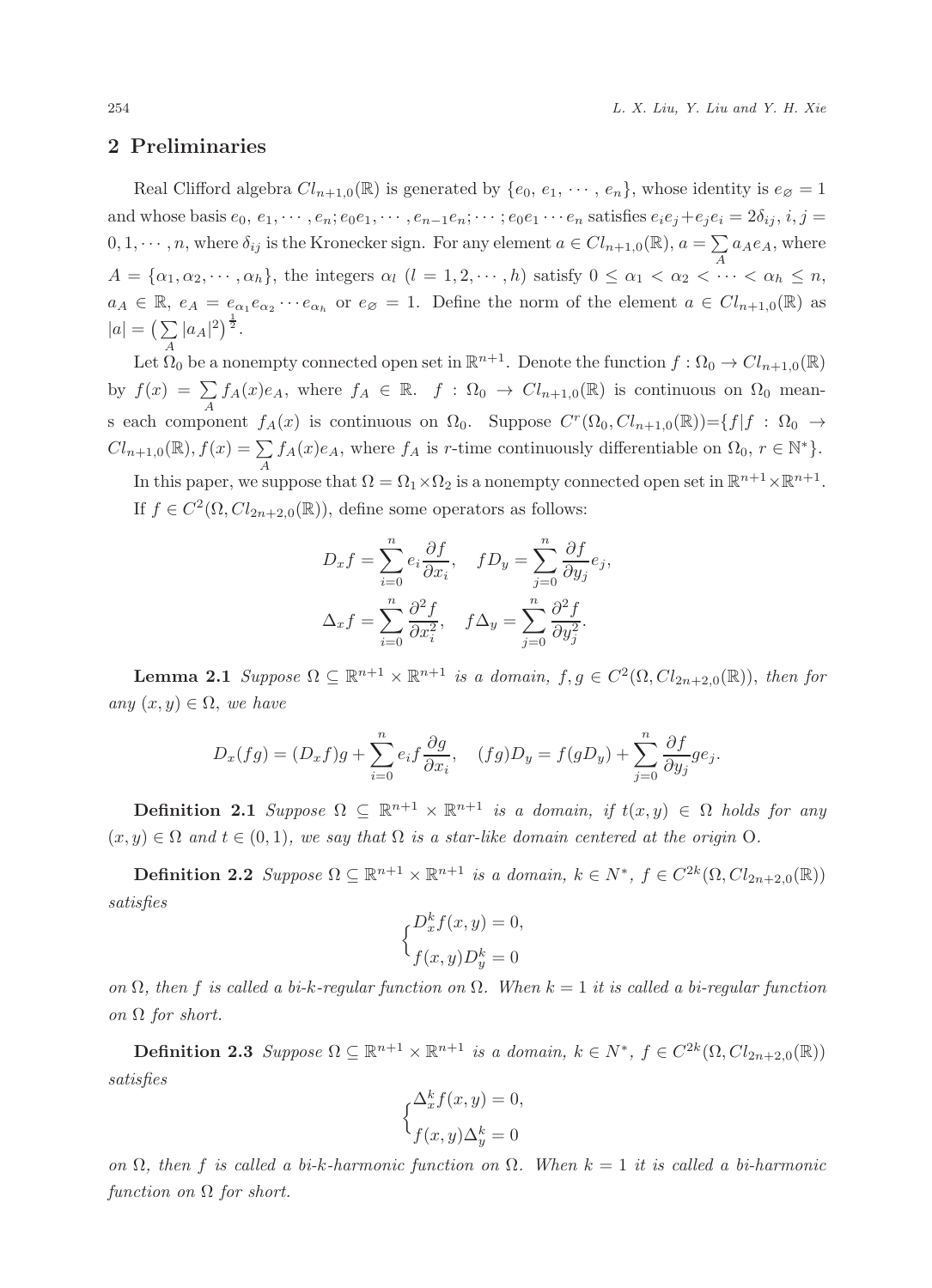Almansi-Type Decomposition Theorem for Bi-k-regular Functions in the Clifford Algebra  $Cl_{2n+2,0}(\mathbb{R})$  255

## **3 Almansi-Type Decomposition Theorem for Bi-***k***-regular Functions**

For any  $\alpha \geq 0$ , we define the operator  $S_{\alpha}$  by

$$
S_{\alpha} = \alpha I + E_1 + E_2,
$$

where *I* is a unit operator,  $E_1 = \sum_{i=0}^{n}$  $\sum_{i=0}^{n} x_i \frac{\partial}{\partial x_i}$  and  $E_2 = \sum_{j=0}^{n}$  $\sum_{j=0} y_j \frac{\partial}{\partial y_j}$  are Euler operators.

If  $\Omega \subseteq \mathbb{R}^{n+1} \times \mathbb{R}^{n+1}$  is a star-like domain centered at the origin  $O, \beta \geq 1$  and  $f \in$  $C^2(\Omega, Cl_{2n+2,0}(\mathbb{R}))$ , we define the operator  $T_\beta: C^2(\Omega, Cl_{2n+2,0}(\mathbb{R})) \to C^2(\Omega, Cl_{2n+2,0}(\mathbb{R}))$  by

$$
T_{\beta}f(x,y) = \int_0^1 f(tx, ty)t^{\beta - 1} dt.
$$

**Theorem 3.1** *If*  $\Omega \subseteq \mathbb{R}^{n+1} \times \mathbb{R}^{n+1}$  *is a star-like domain centered at the origin*  $O, \beta \geq 1$ *and*  $f \in C^2(\Omega, Cl_{2n+2,0}(\mathbb{R}))$ *, then for any*  $(x, y) \in \Omega$ *, we have* 

$$
f(x,y) = T_{\beta} S_{\beta} f(x,y) = S_{\beta} T_{\beta} f(x,y).
$$
\n(3.1)

**Proof** By some straightforward calculations, we have

$$
f(x,y)
$$
  
=  $\int_0^1 \frac{d}{dt} (t^{\beta} f(tx, ty)) dt$   
=  $\int_0^1 (\beta t^{\beta-1} f(tx, ty) + t^{\beta} \frac{df(tx, ty)}{dt}) dt$   
=  $\int_0^1 (\beta t^{\beta-1} f(tx, ty) + t^{\beta-1} (\sum_{i=0}^n m_i \frac{\partial f}{\partial m_i}) (tx, ty) + t^{\beta-1} (\sum_{j=0}^n k_j \frac{\partial f}{\partial k_j}) (tx, ty)) dt$   
=  $\int_0^1 (\beta f + (\sum_{i=0}^n m_i \frac{\partial f}{\partial m_i}) + (\sum_{j=0}^n k_j \frac{\partial f}{\partial k_j}) (tx, ty) t^{\beta-1} dt$   
=  $T_{\beta} S_{\beta} f(x, y),$ 

where  $m_i = tx_i, k_j = ty_j$ .

On the other hand,

$$
f(x, y)
$$
  
=  $\int_0^1 (\beta t^{\beta - 1} f(tx, ty) + t^{\beta - 1} \left( \sum_{i=0}^n m_i \frac{\partial f}{\partial m_i} \right) (tx, ty) + t^{\beta - 1} \left( \sum_{j=0}^n k_j \frac{\partial f}{\partial k_j} \right) (tx, ty) \, dt$   
=  $\beta \int_0^1 f(tx, ty) t^{\beta - 1} dt + \left( \sum_{i=0}^n m_i \frac{\partial}{\partial m_i} \right) \int_0^1 f(tx, ty) t^{\beta - 1} dt$   
+  $\left( \sum_{j=0}^n k_j \frac{\partial}{\partial k_j} \right) \int_0^1 f(tx, ty) t^{\beta - 1} dt$   
=  $S_\beta T_\beta f(x, y).$ 

we complete the proof.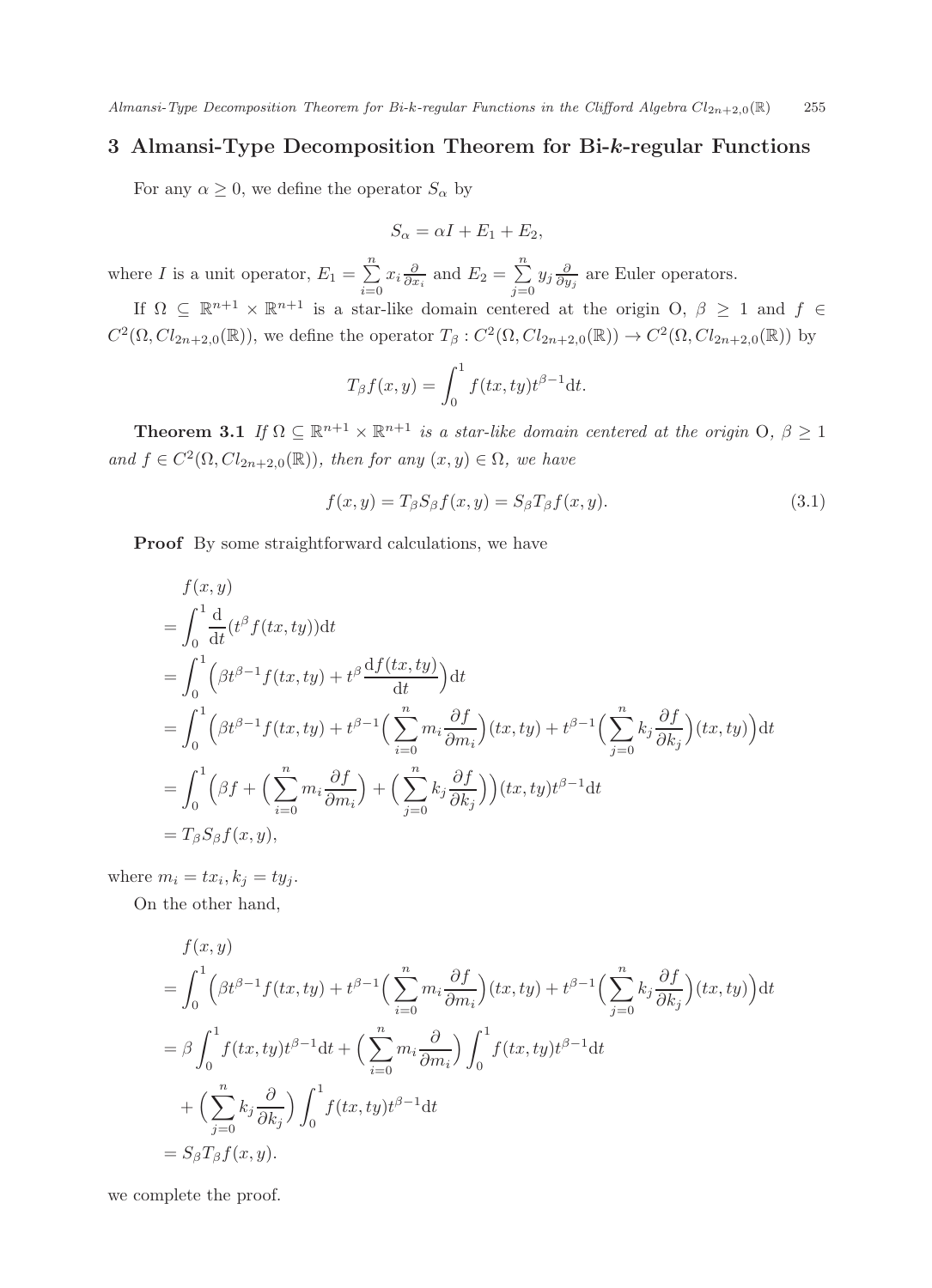**Theorem 3.2** *If*  $\Omega \subseteq \mathbb{R}^{n+1} \times \mathbb{R}^{n+1}$  *is a star-like domain centered at the origin* O *and*  $f \in C^2(\Omega, Cl_{2n+2,0}(\mathbb{R}))$ ,  $\alpha_1 \geq 0, \alpha_2 \geq 0$ , then for any  $(x, y) \in \Omega$ , we have

$$
S_{\alpha_1} S_{\alpha_2} = S_{\alpha_2} S_{\alpha_1}.
$$
\n
$$
(3.2)
$$

**Proof** As  $S_{\alpha} = \alpha I + \sum_{i=0}^{n}$  $\sum_{i=0}^n x_i \frac{\partial}{\partial x_i} + \sum_{j=0}^n$  $\sum_{j=0} y_j \frac{\partial}{\partial y_j}$ , we get  $S_{\alpha_1}(S_{\alpha_2}f) = \alpha_1(S_{\alpha_2}f) + \sum_{i=0}^n x_i \frac{\partial(S_{\alpha_2}f)}{\partial x_i}$  $\overline{ox}_i$  $+\sum_{1}^{n}$  $\sum_{j=0}^{n} y_j \frac{\partial (S_{\alpha_2}f)}{\partial y_j}$  $\sigma$ y $_j$  $= \alpha_1 \left( \alpha_2 f + \sum_{i=0}^n x_i \frac{\partial f}{\partial x_i} \right)$  $Qx_i$  $+\sum_{1}^{n}$  $\sum_{j=0} y_j \frac{y_j}{\partial y_j}$  $\sigma y_j$  $+\sum_{1}^{n}$  $\sum_{i=0} x_i$  $\left(\alpha_2 f + \sum_{k=0}^n\right)$  $\sum_{k=0}^n x_k \frac{\partial f}{\partial x_k} + \sum_{l=0}^n$  $\sum_{l=0} y_l \frac{\partial f}{\partial y_l}$  $\overline{ox}_i$  $+\sum_{1}^{n}$  $\sum_{j=0} y_j$  $\left(\alpha_2 f + \sum_{k=0}^n\right)$  $\sum_{k=0}^n x_k \frac{\partial f}{\partial x_k} + \sum_{l=0}^n$  $\sum_{l=0} y_l \frac{\partial f}{\partial y_l}$  $\partial y_j$  $S_{\alpha_2}(S_{\alpha_1}f) = \alpha_2(S_{\alpha_1}f) + \sum_{i=0}^{n} x_i \frac{\partial(S_{\alpha_1}f)}{\partial x_i}$  $\overline{ox}_i$  $+\sum_{1}^{n}$  $\sum_{j=0}^{n} y_j \frac{\partial (S_{\alpha_1}f)}{\partial y_j}$  $\sigma$ y $_j$  $= \alpha_2 \left(\alpha_1 f + \sum_{i=0}^n x_i \frac{\partial f}{\partial x_i}\right)$  $Q_i$  $+\sum_{1}^{n}$  $\sum_{j=0} y_j \frac{y_j}{\partial y_j}$ ∂y<sup>j</sup>  $+\sum_{1}^{n}$  $\sum_{i=0} x_i$ ∂  $\left(\alpha_1 f + \sum_{k=0}^n \right)$  $\sum_{k=0}^n x_k \frac{\partial f}{\partial x_k} + \sum_{l=0}^n$  $\sum_{l=0} y_l \frac{\partial f}{\partial y_l}$  $Ox_i$  $+\sum_{i=0}^n y_i$  $j=0$  $\partial(\alpha_1 f + \sum_{k=0}^n$  $\sum_{k=0}^n x_k \frac{\partial f}{\partial x_k} + \sum_{l=0}^n$  $\sum_{l=0} y_l \frac{\partial f}{\partial y_l}$  $\partial y_j$ 

Thus (3.2) holds.

**Theorem 3.3** *If*  $\Omega \subseteq \mathbb{R}^{n+1} \times \mathbb{R}^{n+1}$  *is a star-like domain centered at the origin* O,  $\alpha \geq 0$ ,  $f \in C^3(\Omega, Cl_{2n+2,0}(\mathbb{R}))$ *, then for any*  $(x, y) \in \Omega$ *, we have* 

$$
D_x(S_\alpha f) = S_{\alpha+1}(D_x f),\tag{3.3}
$$

$$
(S_{\alpha}f)D_y = S_{\alpha+1}(fD_y),\tag{3.4}
$$

$$
D_x(S_\alpha f)D_y = S_{\alpha+2}(D_x f D_y). \tag{3.5}
$$

**Proof**

$$
D_x(S_0 f) = D_x \Big( \sum_{i=0}^n x_i \frac{\partial f}{\partial x_i} + \sum_{j=0}^n y_j \frac{\partial f}{\partial y_j} \Big)
$$
  
= 
$$
\Big( \sum_{i=0}^n e_i \frac{\partial f}{\partial x_i} + \sum_{i,k} e_k x_i \frac{\partial^2 f}{\partial x_k \partial x_i} + \sum_{j,k} e_k y_j \frac{\partial^2 f}{\partial x_k \partial y_j} \Big)
$$
  
= 
$$
D_x f + E_1(D_x f) + E_2(D_x f)
$$
  
= 
$$
S_1(D_x f),
$$
  

$$
D_x(S_\alpha f) = D_x(\alpha f + E_1 f + E_2 f)
$$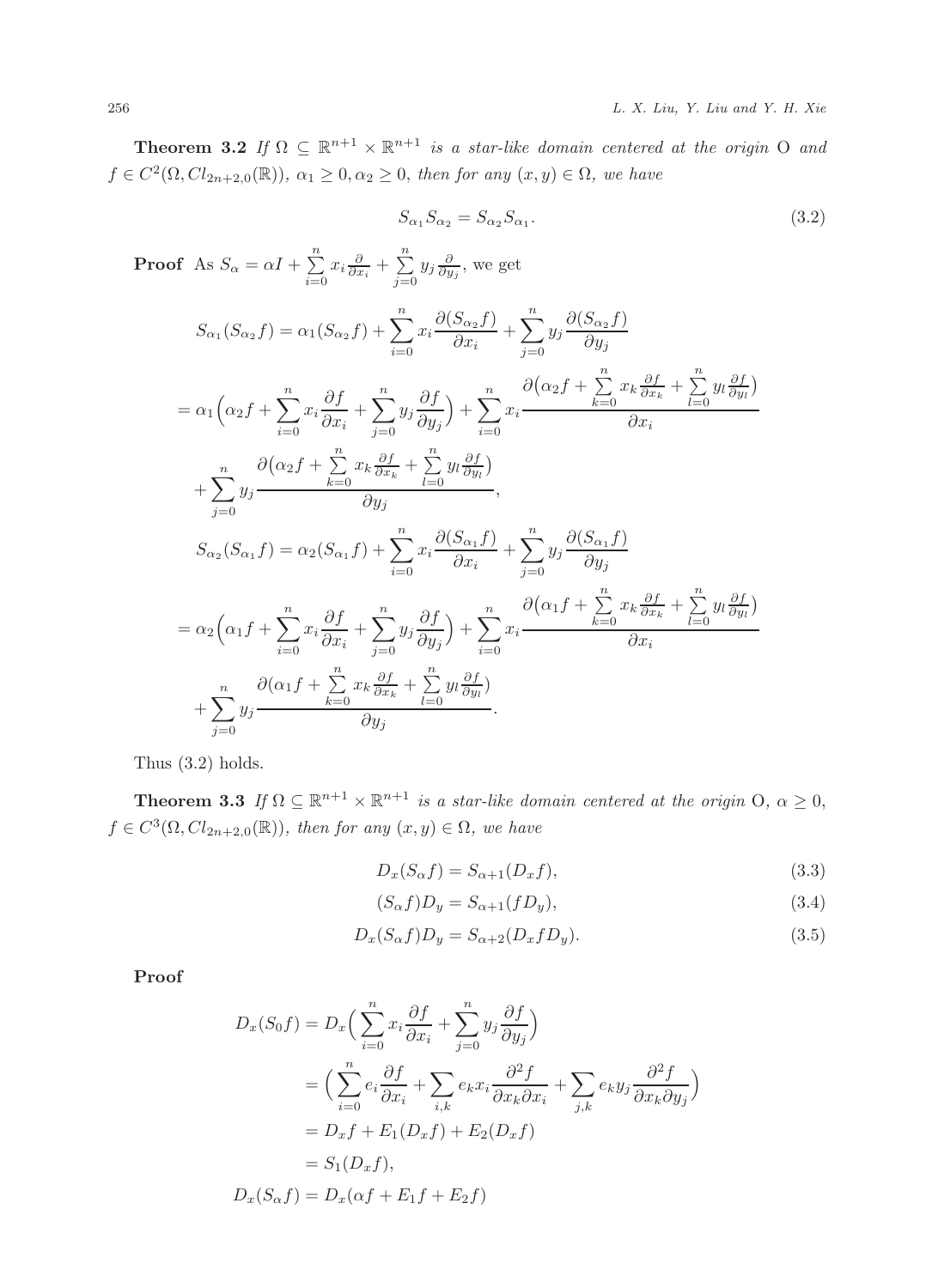$$
= \alpha D_x f + D_x(S_0 f)
$$
  
=  $\alpha D_x f + S_1(D_x f)$   
=  $\alpha D_x f + D_x f + E_1(D_x f) + E_2(D_x f)$   
=  $S_{\alpha+1}(D_x f)$ ,

that is,  $(3.3)$  is true. Similarly,  $(3.4)$  is true.

$$
D_x(S_0f)D_y = D_x\left(\sum_{i=0}^n x_i\frac{\partial f}{\partial x_i} + \sum_{j=0}^n y_j\frac{\partial f}{\partial y_j}\right)D_y
$$
  
\n
$$
= \left(\sum_{i=0}^n e_i\frac{\partial f}{\partial x_i} + \sum_{i,k} e_k x_i\frac{\partial^2 f}{\partial x_k \partial x_i} + \sum_{j,k} e_k y_j\frac{\partial^2 f}{\partial x_k \partial y_j}\right)D_y
$$
  
\n
$$
= \sum_{l=0}^n \frac{\partial}{\partial y_l} \left(\sum_{i=0}^n e_i\frac{\partial f}{\partial x_i} + \sum_{i,k} e_k x_i\frac{\partial^2 f}{\partial x_k \partial x_i} + \sum_{j,k} e_k y_j\frac{\partial^2 f}{\partial x_k \partial y_j}\right)e_l
$$
  
\n
$$
= \sum_{i,l} e_i\frac{\partial^2 f}{\partial y_l \partial x_i}e_l + \sum_{i,k,l} e_k x_i\frac{\partial^3 f}{\partial y_l \partial x_k \partial x_i}e_l + \sum_{j,k} e_k\frac{\partial^2 f}{\partial x_k \partial y_j}e_j
$$
  
\n
$$
+ \sum_{j,k,l} e_k y_j\frac{\partial^3 f}{\partial y_l \partial x_k \partial y_j}e_l
$$
  
\n
$$
= 2D_x f D_y + \sum_{i,k,l} e_k x_i\frac{\partial^3 f}{\partial y_l \partial x_k \partial x_i}e_l + \sum_{j,k,l} e_k y_j\frac{\partial^3 f}{\partial y_l \partial x_k \partial y_j}e_l.
$$

Since

$$
E_1(D_x f D_y) = \sum_{i=0}^n x_i \frac{\partial}{\partial x_i} \left( \sum_{k,l} e_k \frac{\partial^2 f}{\partial y_l \partial x_k} e_l \right) = \sum_{i,k,l} x_i e_k \frac{\partial^3 f}{\partial x_i \partial y_l \partial x_k} e_l,
$$
  

$$
E_2(D_x f D_y) = \sum_{j,k,l} y_j e_k \frac{\partial^3 f}{\partial y_l \partial x_k \partial y_j} e_l,
$$

we get  $D_x(S_0f)D_y = 2D_xfD_y + E_1(D_xfD_y) + E_2(D_xfD_y) = S_2(D_xfD_y)$ .<br>Similarly,

$$
_{\rm 51211111111111}
$$

$$
D_x(S_{\alpha}f)D_y = D_x(\alpha f + E_1f + E_2f)D_y
$$
  
=  $\alpha D_xfD_y + D_x(S_0f)D_y$   
=  $\alpha D_xfD_y + S_2(D_xfD_y)$   
=  $\alpha D_xfD_y + 2D_xfD_y + E_1(D_xfD_y) + E_2(D_xfD_y)$   
=  $S_{\alpha+2}(D_xfD_y),$ 

that is,  $(3.5)$  is true.

**Theorem 3.4** *If*  $\Omega \subseteq \mathbb{R}^{n+1} \times \mathbb{R}^{n+1}$  *is a star-like domain centered at the origin*  $\Omega$ ,  $\beta \geq$  $1, f \in C^2(\Omega, Cl_{2n+2,0}(\mathbb{R}))$ , *then for any*  $(x, y) \in \Omega$ , we have

$$
D_x(T_\beta f) = T_{\beta+1}(D_x f),\tag{3.6}
$$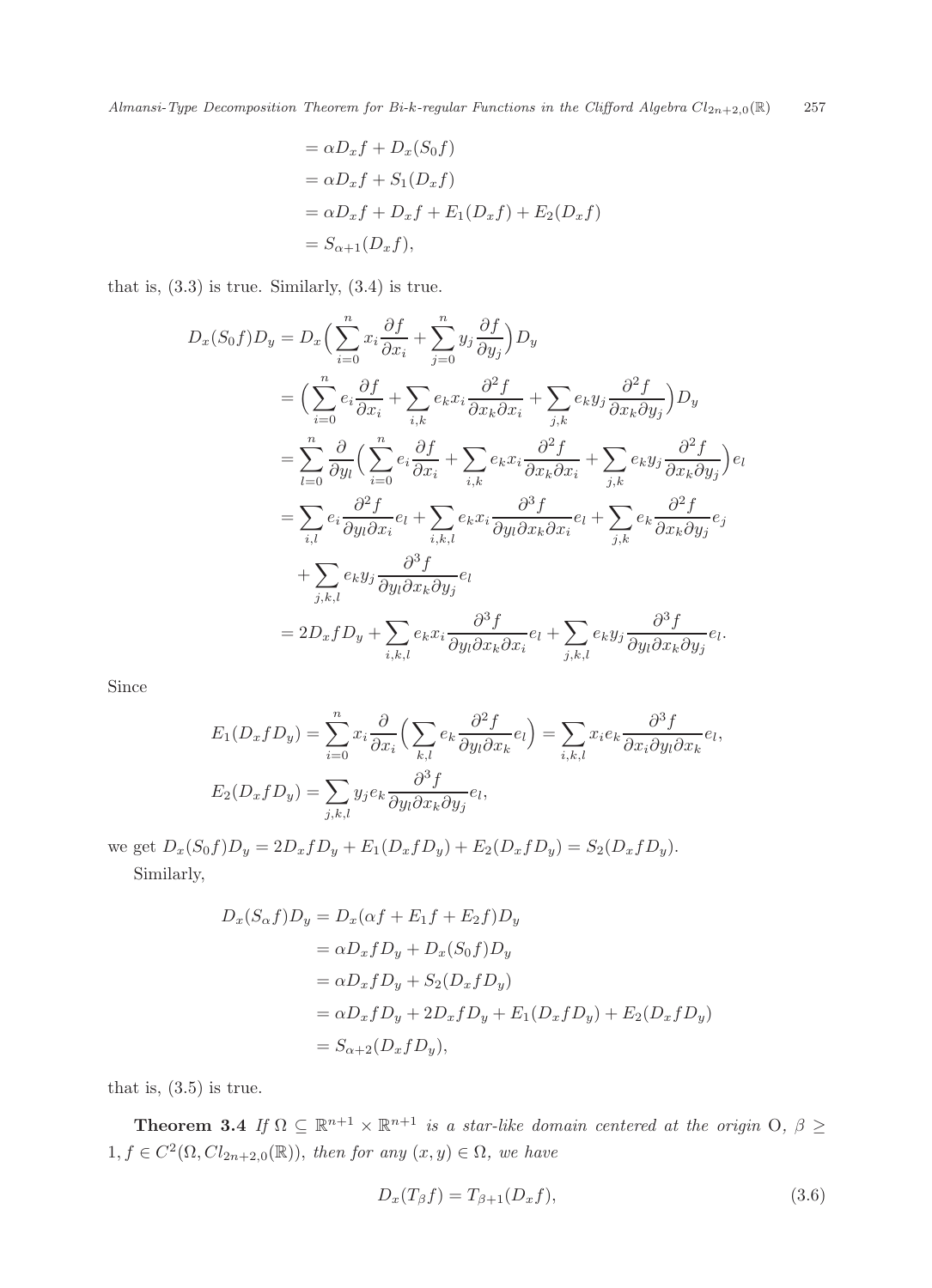258 L. X. Liu, Y. Liu and Y. H. Xie

$$
(T_{\beta}f)D_y = T_{\beta+1}(fD_y),\tag{3.7}
$$

$$
D_x(T_\beta f)D_y = T_{\beta+2}(D_x f D_y).
$$
\n(3.8)

**Proof**

$$
D_x(T_\beta f(x, y)) = D_x\left(\int_0^1 f(tx, ty)t^{\beta - 1}dt\right)
$$
  
= 
$$
\int_0^1 \sum_{i=0}^n e_i \frac{\partial f(tx, ty)}{\partial x_i} t^{\beta - 1}dt
$$
  
= 
$$
\int_0^1 \sum_{i=0}^n e_i \frac{\partial f}{\partial x_i}(tx, ty)t^\beta dt,
$$
  

$$
T_{\beta + 1}(D_x f(x, y)) = \int_0^1 \sum_{i=0}^n e_i \frac{\partial f}{\partial x_i}(tx, ty)t^\beta dt,
$$

hence  $D_x(T_\beta f) = T_{\beta+1}(D_x f)$ . Similarly,  $(T_\beta f)D_y = T_{\beta+1}(fD_y)$ .

$$
D_x(T_\beta f(x, y))D_y = D_x\left(\int_0^1 f(tx, ty)t^{\beta - 1}dt\right)D_y
$$
  
= 
$$
\left(\int_0^1 \sum_{i=0}^n e_i \frac{\partial f}{\partial x_i}(tx, ty)t^\beta dt\right)D_y
$$
  
= 
$$
\int_0^1 \sum_{i,j} e_i \frac{\partial^2 f}{\partial y_j \partial x_i}(tx, ty)e_j t^{\beta + 1}dt,
$$
  

$$
T_{\beta + 2}(D_x f(x, y)D_y) = \int_0^1 \sum_{i,j} e_i \frac{\partial^2 f}{\partial y_j \partial x_i}(tx, ty)e_j t^{\beta + 1}dt,
$$

hence  $D_x(T_\beta f)D_y = T_{\beta+2}(D_x f D_y)$ .

**Remark 3.1** If  $\Omega \subseteq \mathbb{R}^{n+1} \times \mathbb{R}^{n+1}$  is a star-like domain centered at the origin  $\Omega$ ,  $\beta \geq 1$ ,  $f \in$  $C^3(\Omega, Cl_{2n+2,0}(\mathbb{R}))$  is a biregular function on  $\Omega$ , then  $S_\beta f$  and  $T_\beta f$  are biregular functions on Ω.

**Theorem 3.5** *If*  $\Omega \subseteq \mathbb{R}^{n+1} \times \mathbb{R}^{n+1}$  *is a star-like domain centered at the origin* O,  $f \in$  $C^{\infty}(\Omega, Cl_{2n+2,0}(\mathbb{R}))$  *is a biregular function on*  $\Omega$  *and*  $E_2E_1f = 0$ *, then for any*  $k \in N^*$ *, we have* 

$$
D_x(x^{2k} f y^{2k}) D_y = (2k)^2 x^{2k-1} f y^{2k-1},\tag{3.9}
$$

$$
D_x(x^{2k-1}f y^{2k-1})D_y = 4\left(\frac{n+1}{2} + k - 1\right)x^{2(k-1)}(S_{\frac{n+1}{2}+k-1}f)y^{2(k-1)},\tag{3.10}
$$

$$
D_x^{2k}(x^{2k}fy^{2k})D_y^{2k} = 4^{2k}(k!)^2\left(\frac{n+1}{2} + k - 1\right)\cdots
$$

$$
\left(\frac{n+1}{2}\right)S_{\frac{n+1}{2}+k-1}\cdots S_{\frac{n+1}{2}}f,
$$
(3.11)

$$
D_x^{2k-1}(x^{2k-1}fy^{2k-1})D_y^{2k-1} = 4^{2k-1}((k-1)!)^2\left(\frac{n+1}{2}+k-1\right)\cdots
$$

$$
\left(\frac{n+1}{2}\right)S_{\frac{n+1}{2}+k-1}\cdots S_{\frac{n+1}{2}}f.
$$
(3.12)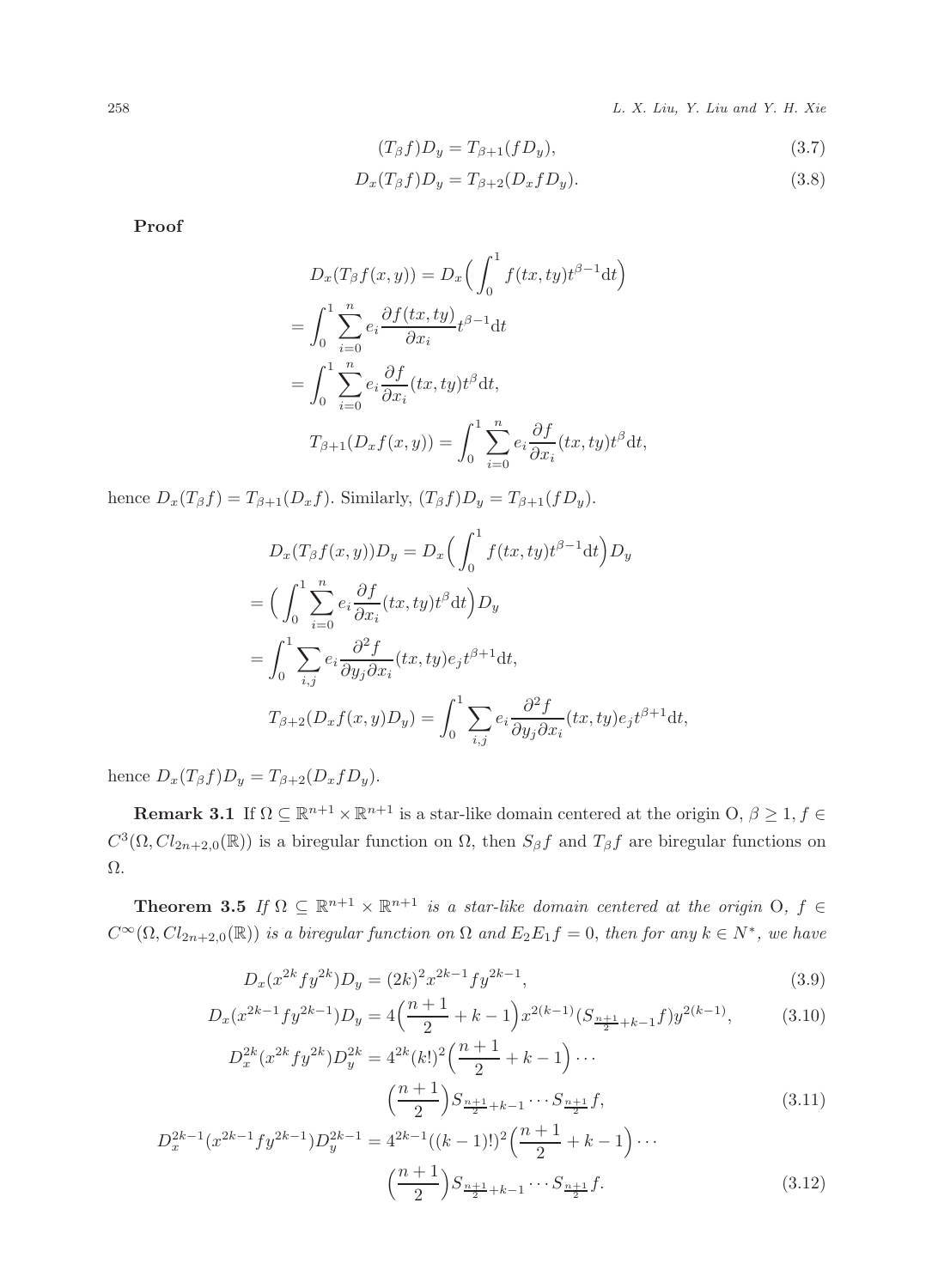**Proof** Firstly, we prove (3.9).

Because f is a biregular function on  $\Omega$ , by Lemma 2.1 we have

$$
D_x(x^{2k}fy^{2k})D_y = ((D_x x^{2k})fy^{2k} + \sum_{i=0}^n e_i x^{2k} \frac{\partial f}{\partial x_i} y^{2k})D_y
$$
  
\n
$$
= (D_x x^{2k}) \Big( f(y^{2k} D_y) + \sum_{j=0}^n \frac{\partial f}{\partial y_j} y^{2k} e_j \Big) + \sum_{i=0}^n e_i x^{2k} \frac{\partial f}{\partial x_i} (y^{2k} D_y) + \sum_{i,j} e_i x^{2k} \frac{\partial^2 f}{\partial y_j \partial x_i} y^{2k} e_j
$$
  
\n
$$
= 2kx^{2k-1} \Big( 2kfy^{2k-1} + \sum_{j=0}^n \frac{\partial f}{\partial y_j} e_j y^{2k} \Big) + 2kx^{2k} \sum_{i=0}^n e_i \frac{\partial f}{\partial x_i} y^{2k-1} + x^{2k} \sum_{i,j} e_i \frac{\partial^2 f}{\partial y_j \partial x_i} e_j y^{2k}
$$
  
\n
$$
= 2kx^{2k-1} \Big( 2kfy^{2k-1} + (fD_y)y^{2k} \Big) + 2kx^{2k} (D_x f)y^{2k-1} + x^{2k} (D_x f D_y) y^{2k}
$$
  
\n
$$
= (2k)^2 x^{2k-1} fy^{2k-1}.
$$

Secondly, we prove (3.10).

By Lemma 2.1 we have

$$
D_x(x^{2k-1}fy^{2k-1})D_y = D_x(x^{2(k-1)}(xfy)y^{2(k-1)})D_y
$$
  
= 
$$
\left((D_xx^{2(k-1)})xfy^{2k-1} + \sum_{i=0}^n e_ix^{2(k-1)}\frac{\partial(xfy)}{\partial x_i}y^{2(k-1)}\right)D_y
$$
  
= 
$$
\left(2(k-1)x^{2(k-1)}fy^{2k-1} + (n+1)x^{2(k-1)}fy^{2k-1} + \sum_{i=0}^n e_ix^{2(k-1)}x\frac{\partial f}{\partial x_i}y^{2k-1}\right)D_y
$$
  
= 
$$
(2k-2+n+1)x^{2(k-1)}(fy^{2k-1})D_y + \left(\sum_{i=0}^n e_ix^{2(k-1)}x\frac{\partial f}{\partial x_i}y^{2k-1}\right)D_y.
$$

By  $\begin{cases} e_i x + x e_i = 2x_i & (i = 0, 1, 2, \dots, n), \\ ye_j + e_j y = 2y_j & (j = 0, 1, 2, \dots, n), \end{cases}$  we have

$$
(2k - 2 + n + 1)x^{2(k-1)}(fy^{2k-1})D_y = (2k - 2 + n + 1)x^{2(k-1)}((fy)y^{2(k-1)})D_y
$$
  
\n
$$
= (2k - 2 + n + 1)x^{2(k-1)}\Big(fy(y^{2(k-1)}D_y) + \sum_{j=0}^n \frac{\partial(fy)}{\partial y_j}y^{2(k-1)}e_j\Big)
$$
  
\n
$$
= (2k - 2 + n + 1)x^{2(k-1)}\Big((2k - 2)fy^{2(k-1)} + \sum_{j=0}^n \frac{\partial f}{\partial y_j}yy^{2(k-1)}e_j + (n + 1)fy^{2(k-1)}\Big)
$$
  
\n
$$
= (2k - 2 + n + 1)x^{2(k-1)}\Big((2k - 2 + n + 1)fy^{2(k-1)} + \sum_{j=0}^n \frac{\partial f}{\partial y_j}(2y_j - e_jy)y^{2(k-1)}\Big)
$$
  
\n
$$
= (2k - 2 + n + 1)x^{2(k-1)}((2k - 2 + n + 1)fy^{2(k-1)} + 2(E_2f)y^{2(k-1)} - (fD_y)y^{2k-1})
$$
  
\n
$$
= (2k - 2 + n + 1)^2x^{2(k-1)}fy^{2(k-1)} + 2(2k - 2 + n + 1)x^{2(k-1)}(E_2f)y^{2(k-1)}.
$$
  
\n
$$
\Big(\sum_{i=0}^n e_ix^{2(k-1)}x\frac{\partial f}{\partial x_i}y^{2k-1}\Big)D_y = x^{2(k-1)}\Big(\sum_{i=0}^n(2x_i - xe_i)\frac{\partial f}{\partial x_i}y^{2k-1}\Big)D_y
$$
  
\n
$$
= x^{2(k-1)}(2(E_1f)y^{2k-1} - x(D_xf)y^{2k-1})D_y = 2x^{2(k-1)}((E_1f)yy^{2(k-1)})D_y
$$
  
\n
$$
= 2x^{2(k-1)}\Big((E_1f)y(y^{2(k-1)})D_y) + \sum_{j=0}^n \frac{\partial((E_1f)y)}{\partial y_j}y^{2(k-1)}e_j\Big)
$$

 $\frac{\partial ((E_1 f)y)}{\partial y}$ 

 $rac{E_1 f(y)}{\partial y_j} y^{2(k-1)} e_j$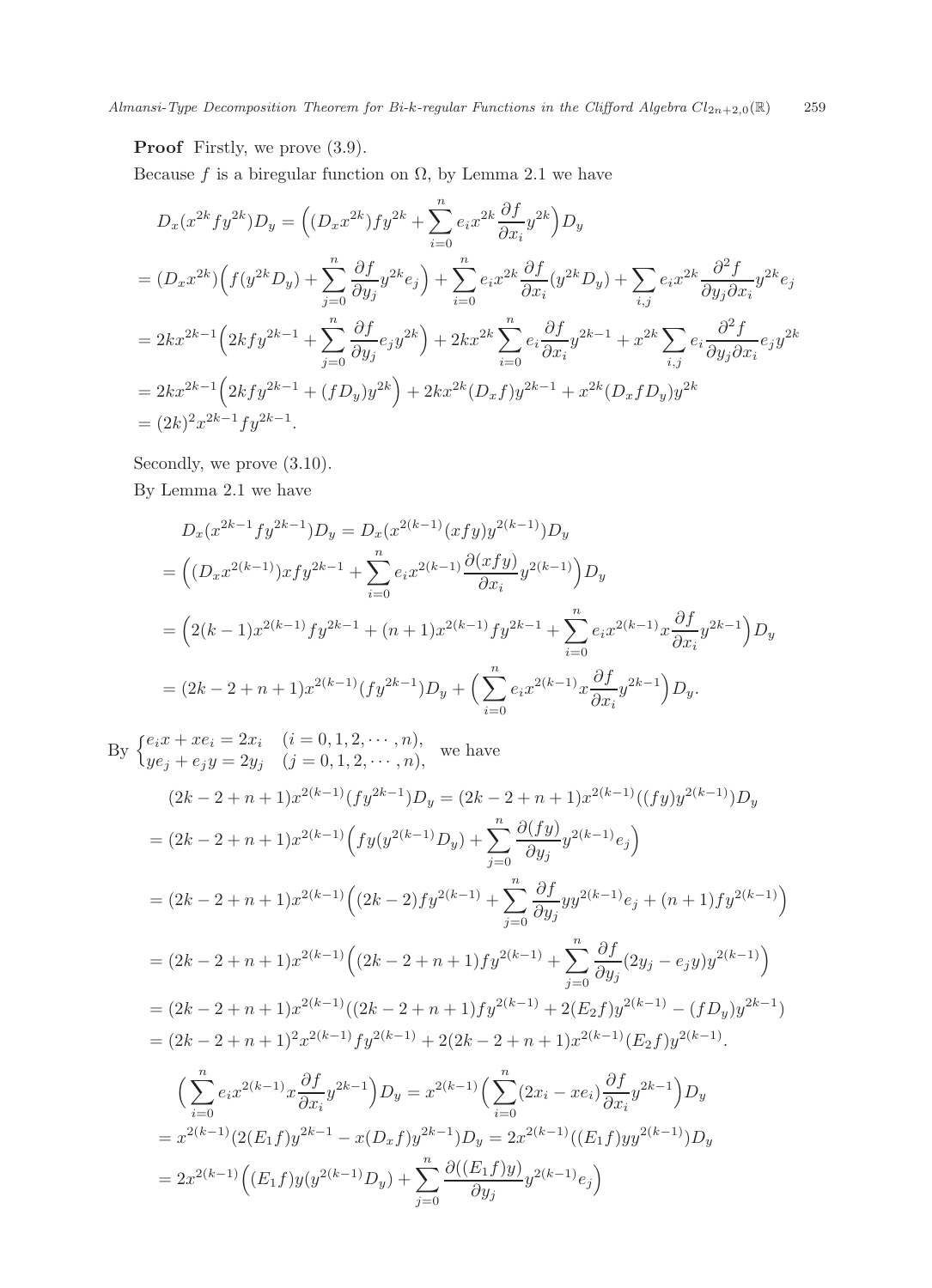260 L. X. Liu, Y. Liu and Y. H. Xie

$$
= 2x^{2(k-1)} \Big( (2k-2)(E_1f)y^{2(k-1)} + \sum_{j=0}^n \frac{\partial (E_1f)}{\partial y_j} yy^{2(k-1)} e_j + (n+1)(E_1f)y^{2(k-1)} \Big)
$$
  
=  $2x^{2(k-1)} \Big( (2k-2+n+1)(E_1f)y^{2(k-1)} + \sum_{j=0}^n \frac{\partial (E_1f)}{\partial y_j} (2y_j - e_jy)y^{2(k-1)} \Big)$   
=  $2x^{2(k-1)}((2k-2+n+1)(E_1f)y^{2(k-1)} + 2(E_2E_1f)y^{2(k-1)} - E_1(fD_y)y^{2k-1})$   
=  $2(2k-2+n+1)x^{2(k-1)} (E_1f)y^{2(k-1)}.$ 

Hence

$$
D_x(x^{2k-1}fy^{2k-1})D_y
$$
  
=  $(2k - 2 + n + 1)^2x^{2(k-1)}fy^{2(k-1)} + 2(2k - 2 + n + 1)x^{2(k-1)}(E_2f)y^{2(k-1)}$   
+  $2(2k - 2 + n + 1)x^{2(k-1)}(E_1f)y^{2(k-1)}$   
=  $4\left(\frac{n+1}{2} + k - 1\right)x^{2(k-1)}(S_{\frac{n+1}{2}+k-1}f)y^{2(k-1)}$ .

By (3.10) we get

$$
D_x(xfy)D_y = 2(n+1)S_{\frac{n+1}{2}}f.
$$
\n(3.13)

Next, we prove (3.11) by induction.

When  $k = 1$ , by  $(3.9)$  and  $(3.13)$  we have

$$
D_x^2(x^2fy^2)D_y^2 = D_x(D_x(x^2fy^2)D_y)D_y = D_x(4xfy)D_y = 8(n+1)S_{\frac{n+1}{2}}f.
$$

Suppose (3.11) holds for  $k = l$ , that is,

$$
D_x^{2l}(x^{2l}fy^{2l})D_y^{2l} = 4^{2l}(l!)^2\left(\frac{n+1}{2}+l-1\right)\cdots\left(\frac{n+1}{2}\right)S_{\frac{n+1}{2}+l-1}\cdots S_{\frac{n+1}{2}}f. \tag{3.14}
$$

Then when  $k = l + 1$ , by (3.2), (3.9)–(3.10) and (3.14), we have

$$
D_x^{2(l+1)}(x^{2(l+1)}f y^{2(l+1)})D_y^{2(l+1)}
$$
  
=  $D_x^{2l+1}(D_x(x^{2(l+1)}f y^{2(l+1)})D_y)D_y^{2l+1}$   
=  $D_x^{2l+1}((2(l+1))^2x^{2l+1}f y^{2l+1})D_y^{2l+1}$   
=  $(2(l+1))^2D_x^{2l}(D_x(x^{2l+1}f y^{2l+1})D_y)D_y^{2l}$   
=  $(2(l+1))^2D_x^{2l}(4(\frac{n+1}{2}+l)x^{2l}(S_{\frac{n+1}{2}+l}f)y^{2l})D_y^{2l}$   
=  $4(2(l+1))^2(\frac{n+1}{2}+l)D_x^{2l}(x^{2l}(S_{\frac{n+1}{2}+l}f)y^{2l})D_y^{2l}$   
=  $4^{2(l+1)}((l+1)!)^2(\frac{n+1}{2}+l)\cdots(\frac{n+1}{2})S_{\frac{n+1}{2}+l-1}\cdots S_{\frac{n+1}{2}}S_{\frac{n+1}{2}+l}f$   
=  $4^{2(l+1)}((l+1)!)^2(\frac{n+1}{2}+l)\cdots(\frac{n+1}{2})S_{\frac{n+1}{2}+l}S_{\frac{n+1}{2}+l-1}\cdots S_{\frac{n+1}{2}}f.$ 

Finally, we prove (3.12).

By (3.2), (3.10) and (3.11), we have

$$
D_x^{2k-1}(x^{2k-1}f y^{2k-1})D_y^{2k-1}
$$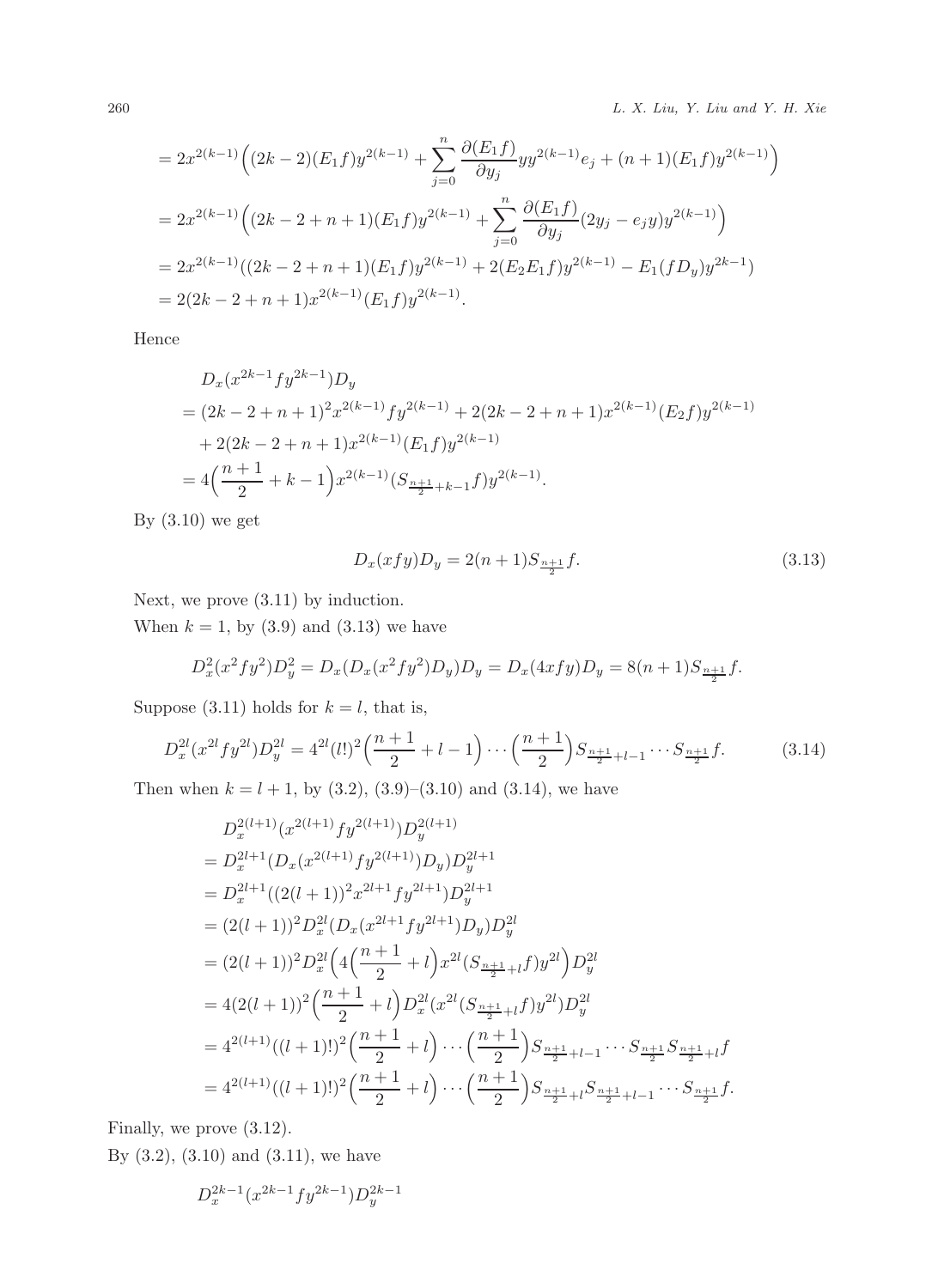Almansi-Type Decomposition Theorem for Bi-k-regular Functions in the Clifford Algebra  $Cl_{2n+2,0}(\mathbb{R})$  261

$$
= D_x^{2(k-1)}(D_x(x^{2k-1}f y^{2k-1})D_y)D_y^{2(k-1)}
$$
  
=  $4\left(\frac{n+1}{2} + k - 1\right)D_x^{2(k-1)}(x^{2(k-1)}(S_{\frac{n+1}{2}+k-1}f)y^{2(k-1)})D_y^{2(k-1)}$   
=  $4^{2k-1}((k-1)!)^2\left(\frac{n+1}{2} + k - 1\right) \cdots \left(\frac{n+1}{2}\right)S_{\frac{n+1}{2}+k-2} \cdots S_{\frac{n+1}{2}}S_{\frac{n+1}{2}+k-1}f$   
=  $4^{2k-1}((k-1)!)^2\left(\frac{n+1}{2} + k - 1\right) \cdots \left(\frac{n+1}{2}\right)S_{\frac{n+1}{2}+k-1} \cdots S_{\frac{n+1}{2}}f.$ 

**Remark 3.2** If  $\Omega \subset \mathbb{R}^{n+1} \times \mathbb{R}^{n+1}$  is a star-like domain centered at the origin O,  $f \in$  $C^{\infty}(\Omega, Cl_{2n+2,0}(\mathbb{R}))$  is a biregular function on  $\Omega$  and  $E_2E_1f = 0$ , then  $D_x^l(x^kfy^k)D_y^l = 0$   $(l, k \in \mathbb{N}^*$  $N^*, l > k$ ).

Let

$$
\lambda_k = \frac{1}{C_k} T_{\frac{n+1}{2}} T_{\frac{n+1}{2}+1} \cdots T_{\frac{n+1}{2} + \left[\frac{k-1}{2}\right]},
$$

where  $C_k = 4^k (\frac{k}{2}!)^2 (\frac{n+1}{2} + \frac{k-1}{2}) (\frac{n+1}{2} + \frac{k-1}{2} - 1) \cdots (\frac{n+1}{2}), k \in \mathbb{N}^*, \left[\frac{k}{2}\right]$  is the integral function of  $\frac{k}{2}$ .

**Theorem 3.6** *If*  $\Omega \subseteq \mathbb{R}^{n+1} \times \mathbb{R}^{n+1}$  *is a star-like domain centered at the origin* O,  $k > 1$ ,  $k \in \mathbb{N}^*, f \in C^{\infty}(\Omega, Cl_{2n+2,0}(\mathbb{R}))$  *is a bi-k-regular function on*  $\Omega$  *and*  $E_2E_1f = 0$ *, then there exist uniquely*  $f_1, f_2, \dots, f_k$  *where*  $f_i$  ( $i = 1, 2, \dots, k$ ) *satisfies*  $D_x f_i D_y = 0$  *on*  $\Omega$  *such that* 

$$
f(x,y) = f_1(x,y) + x f_2(x,y)y + \dots + x^{k-1} f_k(x,y)y^{k-1},
$$
\n(3.15)

*where*

$$
f_k = \lambda_{k-1} (D_x^{k-1} f D_y^{k-1}),
$$
  
\n
$$
f_{k-1} = \lambda_{k-2} (D_x^{k-2} (f - x^{k-1} f_k y^{k-1}) D_y^{k-2}),
$$
  
\n
$$
f_{k-2} = \lambda_{k-3} (D_x^{k-3} (f - x^{k-1} f_k y^{k-1} - x^{k-2} f_{k-1} y^{k-2}) D_y^{k-2}),
$$
  
\n
$$
\vdots
$$
  
\n
$$
f_2 = \lambda_1 (D_x (f - x^{k-1} f_k y^{k-1} - x^{k-2} f_{k-1} y^{k-2} - \dots - x^2 f_3 y^2) D_y),
$$
  
\n
$$
f_1 = f - x^{k-1} f_k y^{k-1} - x^{k-2} f_{k-1} y^{k-2} - \dots - x^2 f_3 y^2 - x f_2 y.
$$

**Proof** Let  $G_k = \{ f \in C^{\infty}(\Omega, Cl_{2n+2,0}(\mathbb{R})) : D_x^k f D_y^k = 0 \}.$ 

**Step 1** We prove that for  $k > 1, k \in \mathbb{N}^*$ , we have

$$
G_k = G_{k-1} + x^{k-1} G_1 y^{k-1}.
$$

On one hand, it is obvious that  $G_{k-1} \subseteq G_k$ , and it follows from Remark 3.2 that  $D_x^k(x^{k-1}fy^{k-1})D_y^k =$ 0, that is,  $x^{k-1}G_1y^{k-1} \nsubseteq G_k$ . Thus  $G_{k-1} + x^{k-1}G_1y^{k-1} \nsubseteq G_k$ .

On the other hand, for any  $f \in G_k$ , we have

$$
f = (fI - x^{k-1}(\lambda_{k-1}(D_x^{k-1}fD_y^{k-1}))y^{k-1}) + x^{k-1}(\lambda_{k-1}(D_x^{k-1}fD_y^{k-1}))y^{k-1}.
$$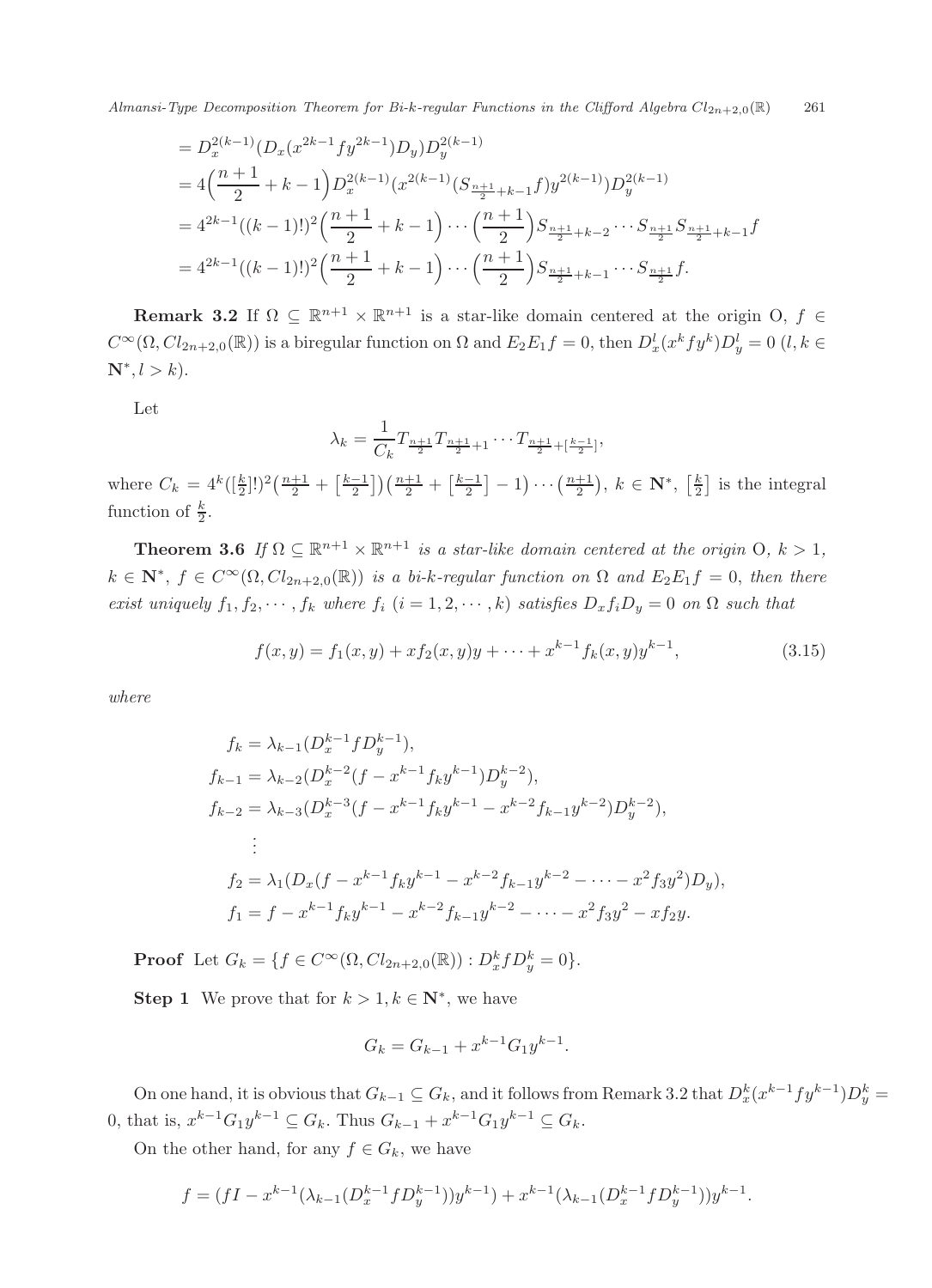Since  $f \in G_k$ , we have  $D_x^k f D_y^k = D_x (D_x^{k-1} f D_y^{k-1}) D_y = 0$ , then  $D_x^{k-1} f D_y^{k-1} \in G_1$ , by Remark 3.1, we have  $\lambda_{k-1}(D_x^{k-1}f D_y^{k-1}) \in G_1$ . From  $(3.11)-(3.12)$ , we have

$$
D_x^{k-1}(fI - x^{k-1}(\lambda_{k-1}(D_x^{k-1}fD_y^{k-1}))y^{k-1})D_y^{k-1}
$$
  
=  $D_x^{k-1}fD_y^{k-1} - D_x^{k-1}(x^{k-1}(\lambda_{k-1}(D_x^{k-1}fD_y^{k-1}))y^{k-1})D_y^{k-1}$   
=  $D_x^{k-1}fD_y^{k-1} - D_x^{k-1}fD_y^{k-1}$   
= 0,

that is,  $fI - x^{k-1}(\lambda_{k-1}(D_x^{k-1}fD_y^{k-1}))y^{k-1} \in G_{k-1}$ , hence  $G_k \subseteq G_{k-1} + x^{k-1}G_1y^{k-1}$ . Therefore, for any  $k > 1$ ,  $G_k = G_{k-1} + x^{k-1}G_1y^{k-1}$ .

**Step 2** We prove that for  $k > 1, k \in \mathbb{N}^*$ , we have

$$
G_k = G_1 + xG_1y + \dots + x^{k-1}G_1y^{k-1}.
$$

By Step 1, we obtain

$$
G_k = G_{k-1} + x^{k-1} G_1 y^{k-1}
$$
  
=  $G_{k-2} + x^{k-2} G_1 y^{k-2} + x^{k-1} G_1 y^{k-1}$   
:  
=  $G_1 + x G_1 y + \dots + x^{k-1} G_1 y^{k-1}$ .

**Step 3** We prove that for any  $f \in G_k$ , the decomposition  $f = g + x^{k-1} f_k y^{k-1}$  (g ∈  $G_{k-1}, f_k \in G_1$ ) is unique.

Suppose  $f = g + x^{k-1} f_k y^{k-1} = g^* + x^{k-1} f_k^* y^{k-1}$ , where  $g, g^* \in G_{k-1}, f_k, f_k^* \in G_1$ , then

$$
f - f = (g - g^*) + (x^{k-1}(f_k - f_k^*)y^{k-1}) = 0.
$$

By Theorem 3.5, we have

$$
D_x^{k-1}((g - g^*) + (x^{k-1}(f_k - f_k^*)y^{k-1}))D_y^{k-1}
$$
  
=  $D_x^{k-1}(x^{k-1}(f_k - f_k^*)y^{k-1})D_y^{k-1}$   
=  $4^{k-1}\left(\left[\frac{k-1}{2}\right]!\right)^2\left(\frac{n+1}{2} + \left[\frac{k-2}{2}\right]\right)\cdots\left(\frac{n+1}{2}\right)S_{\frac{n+1}{2} + \left[\frac{k-2}{2}\right]}\cdots S_{\frac{n+1}{2}}(f_k - f_k^*)$   
= 0.

As  $T_{\beta}0 = 0$  and  $S_{\beta}T_{\beta} = I$ ,  $f_k - f_k^* = 0$ . Hence

$$
f_k = f_k^*, \quad g = f - x^{k-1} f_k y^{k-1} = f - x^{k-1} f_k^* y^{k-1} = g^*,
$$

i.e., the decomposition  $f = g + x^{k-1} f_k y^{k-1}$   $(g \in G_{k-1}, f_k \in G_1)$  is unique.

**Step 4** By Theorem 3.5 and  $f = g + x^{k-1} f_k y^{k-1}$   $(g \in G_{k-1}, f_k \in G_1)$ , we have

$$
D_x^{k-1} f D_y^{k-1} = D_x^{k-1} (g + x^{k-1} f_k y^{k-1}) D_y^{k-1} = D_x^{k-1} (x^{k-1} f_k y^{k-1}) D_y^{k-1} = \lambda_{k-1}^{-1} f_k,
$$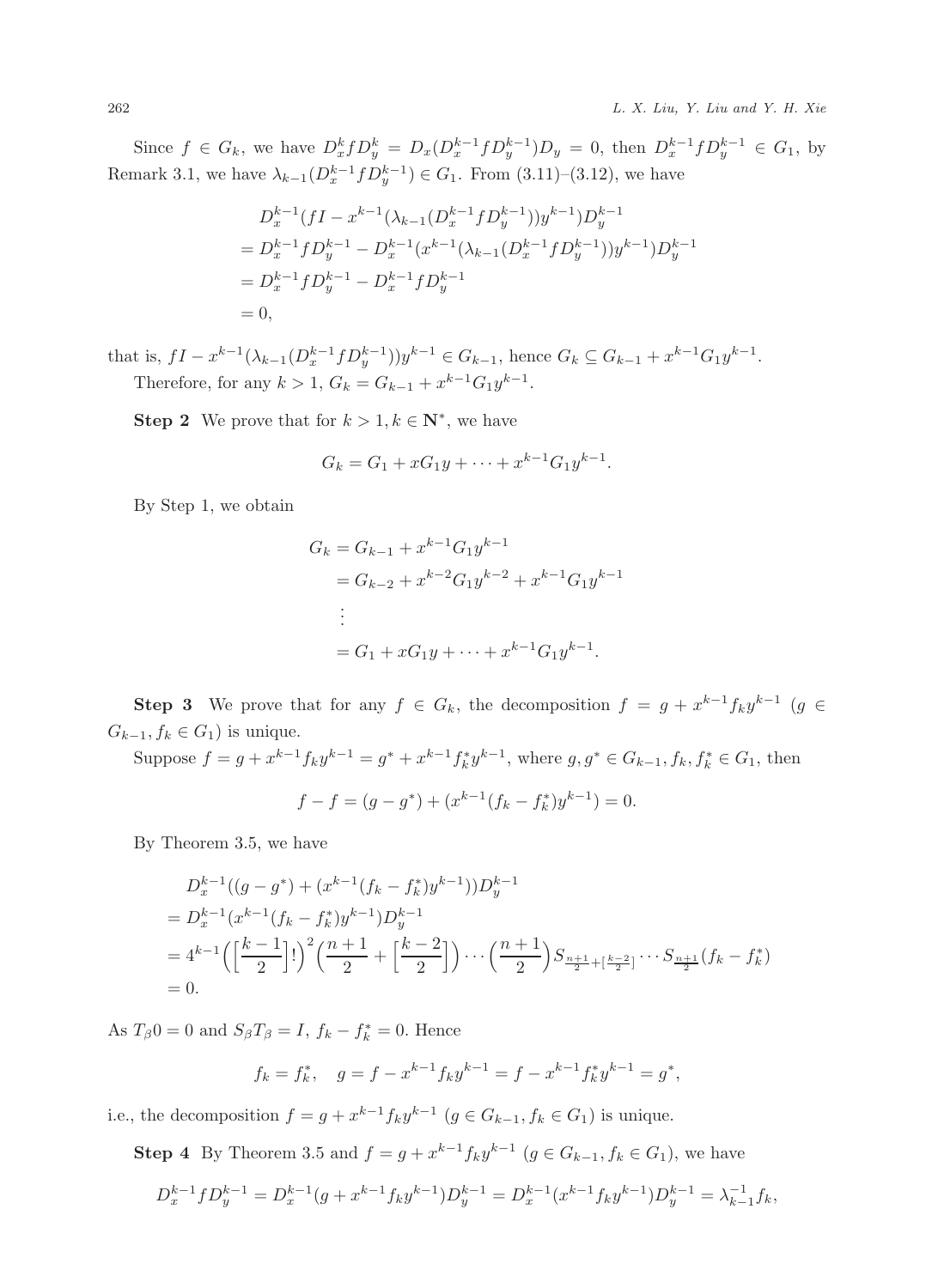Almansi-Type Decomposition Theorem for Bi-k-regular Functions in the Clifford Algebra  $Cl_{2n+2,0}(\mathbb{R})$  263

hence  $f_k = \lambda_{k-1} (D_x^{k-1} f D_y^{k-1}).$ 

Moreover, as  $g \in G_{k-1}$ ,  $g = g_1 + x^{k-2} f_{k-1} y^{k-2}$   $(g_1 \in G_{k-2}, f_{k-1} \in G_1)$ , then by Theorem 3.5,

$$
D_x^{k-2}gD_y^{k-2} = D_x^{k-2}(g_1 + x^{k-2}f_{k-1}y^{k-2})D_y^{k-2} = D_x^{k-2}(x^{k-2}f_{k-1}y^{k-2})D_y^{k-2} = \lambda_{k-2}^{-1}f_{k-1},
$$

hence

$$
f_{k-1} = \lambda_{k-2} (D_x^{k-2} g D_y^{k-2})
$$
  
=  $\lambda_{k-2} (D_x^{k-2} (f - x^{k-1} f_k y^{k-1}) D_y^{k-2}).$ 

Let  $g_1 = g_2 + x^{k-3}f_{k-2}y^{k-3}$   $(g_2 \in G_{k-3}, f_{k-2} \in G_1)$ . By Theorem 3.5,

$$
D_x^{k-3}g_1D_y^{k-3} = D_x^{k-3}(g_2 + x^{k-3}f_{k-2}y^{k-3})D_y^{k-3} = D_x^{k-3}(x^{k-3}f_{k-2}y^{k-3})D_y^{k-3} = \lambda_{k-3}^{-1}f_{k-2},
$$

hence

$$
f_{k-2} = \lambda_{k-3} (D_x^{k-3} g_1 D_y^{k-3})
$$
  
=  $\lambda_{k-3} (D_x^{k-3} (f - x^{k-1} f_k y^{k-1} - x^{k-2} f_{k-1} y^{k-2}) D_y^{k-3}).$ 

In the same way, we can get the expression of  $f_{k-3}, f_{k-4}, \cdots, f_2, f_1$ . Let

$$
H_k = \{ f \in C^{\infty}(\Omega, Cl_{2n+2,0}(\mathbb{R})) : \Delta_x^k f \Delta_y^k = 0 \}.
$$

**Remark 3.3** If  $\Omega \subseteq \mathbb{R}^{n+1} \times \mathbb{R}^{n+1}$  is a star-like domain centered at the origin O,  $k \in \mathbb{N}^*$ ,  $f \in C^{\infty}(\Omega, Cl_{2n+2,0}(\mathbb{R}))$  is a bi-k-harmonic function on  $\Omega$  and  $E_2E_1f = 0$ , then

$$
H_k = H_1 \oplus x^2 H_1 y^2 \oplus \dots \oplus x^{2(k-1)} H_1 y^{2(k-1)}.
$$
\n(3.16)

**Proof** It is obviously true for  $k = 1$ .

It can be observed that

$$
H_k = \{ f \in C^{\infty}(\Omega, Cl_{2n+2,0}(\mathbb{R})) : D_x^{2k} f D_y^{2k} = 0 \} = G_{2k}.
$$

For  $k = 1, k \in \mathbb{N}^*$ , from Theorem 3.6 it follows that

$$
G_{2k} = G_1 \oplus xG_1y \oplus x^2G_1y^2 \oplus \cdots \oplus x^{2(k-1)}G_1y^{2(k-1)} \oplus x^{2k-1}G_1y^{2k-1},
$$
  
\n
$$
H_1 = G_2 = G_1 \oplus xG_1y.
$$

Hence

$$
H_k = G_{2k} = G_1 \oplus xG_1y \oplus x^2G_1y^2 \oplus \cdots \oplus x^{2(k-1)}G_1y^{2(k-1)} \oplus x^{2k-1}G_1y^{2k-1}
$$
  
=  $H_1 \oplus x^2H_1y^2 \oplus \cdots \oplus x^{2(k-1)}H_1y^{2(k-1)}$ .